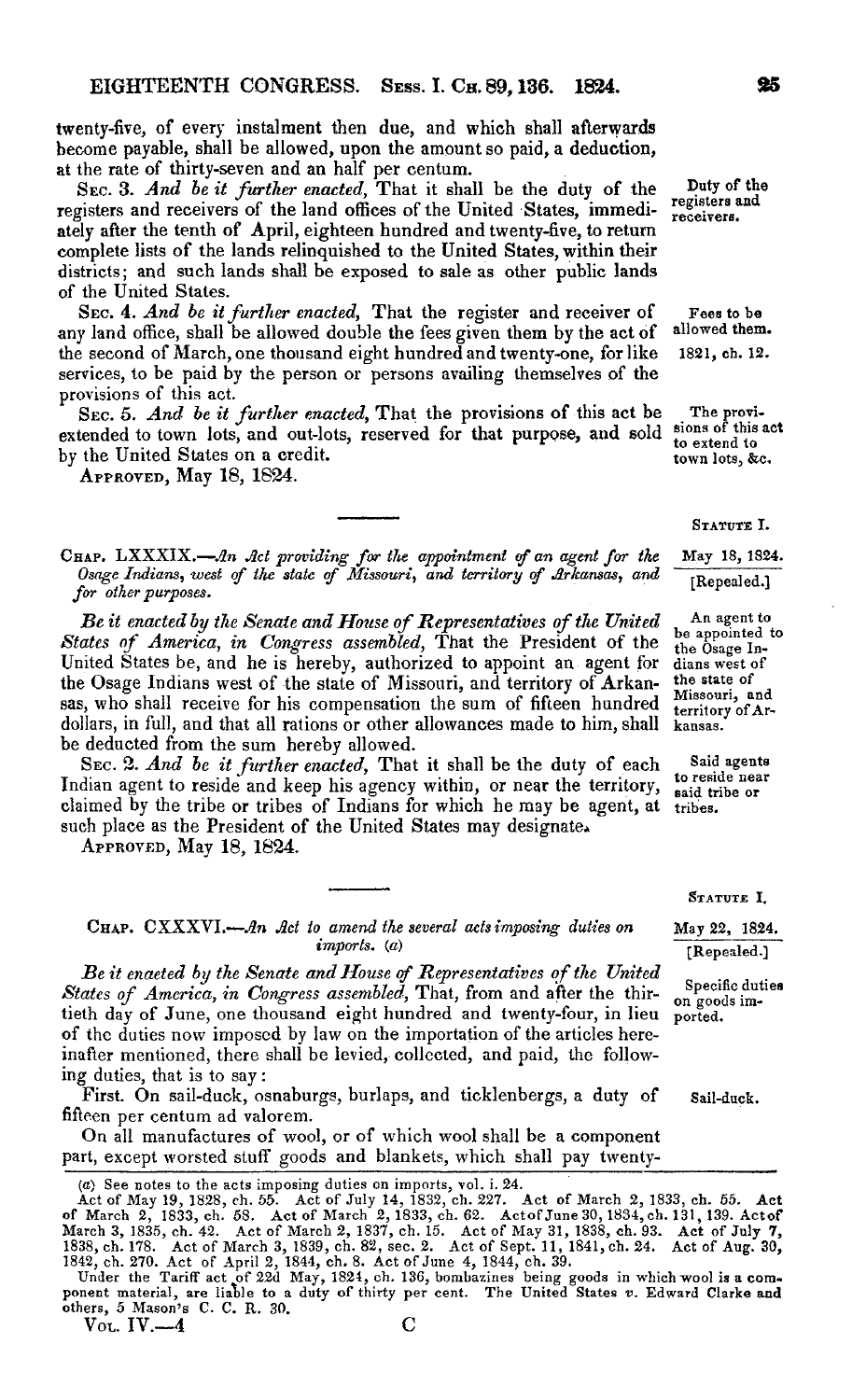five per centum ad valorem, a duty of thirty per centum ad valorem, until the thirtieth day of June, one thousand eight hundred and twenty-five, and after that time, a duty of thirty-three and a third per centum ad valorem: *Provided,* That, on ail manufactures of wool, except flannels and baizes, the actual value of which at the place whence imported, shall not exceed thirty-three and a third cents per square yard, shall be charged with a duty of twenty-five per centum ad valorem.

Second. On all manufactures, not herein specified, of cotton, flax, or hemp, or of which either of these materials shall be a component part, and on all manufactures of silk, or of which silk shall be a component material, coming from beyond the Cape of Good Hope, a duty of twentyfive per centum ad valorem; on all other manufactures of silk, or of which silk shall be a component material, twenty per centum ad valorem: *Provided,* That all cotton cloths whatsoever, or cloths of which cotton shall be a component material, excepting nankeens imported directly from China, the original cost of which, at the place whence imported, with the addition of twenty per centum, if imported from the Cape of Good Hope, or any place beyond it; and of ten per centum, if imported, from any other place, shall be less than thirty cents per square yard, shall, with such addition, be tgken and deemed to have cost thirty cents per square yard, and shall be charged with duty accordingly. And that all unbleached and uncoloured cotton twist, yarn, or thread, the original cost of which shall be less than sixty cents per pound, shall be degmed and taken to have cost sixty cents per pound, and shall be charged with duty accordingly. And all bleached or coloured cotton yarn, twist, or thread, the original cost of which shall be less than seventy-five cents per pound, shall be deemed and taken to have cost seventy-five cents per pound, and shall be charged with duty accordingly: *Provided, also,* That the provisions of this act shall not apply to, or be enforced against, importations of goods from ports or places eastward of the Cape of Good Hope, or beyond Cape Horn, before the first of January next ensuing.

Third. On wool unmanufactured, a duty of twenty per centum ad valorem, until the first day of June, one thousand eight hundred and twenty-five; afterwards, a duty of twenty-five per centum ad valorem, until the first June, one thousand eight hundred and twenty-six; afterwards, a duty of thirty per centum ad valorem: *Provided,* That all wool, the actual value of which, at the place whence imported, shall not exceed ten cents per pound, shall be charged with a duty of fifteen per centum ad valorem, and no more.

Fourth. On all leghorn hats or bonnets, and all hats or bonnets of straw, chip, or grass, and on all flats, braids, or plats, for making of hats or bonnets, a duty of fifty per centum ad valorem: *Provided,* That all leghorn hats and bonnets, and all hats or bonnets of straw, chip, or grass, which, at the place whence imported, with the addition of ten per centum, shall have cost less than one dollar each, shall, with such addition, be taken and deemed to have cost one dollar each, and shall be charged with duty accordingly.  $(a)$ 

Fifth. On japanned wares of all kinds, on plated wares of all kinds, and on all manufactures, not otherwise specified, made of brass, iron, steel, pewter, lead, or tin, or of which either of these metals is a component material, a duty of twenty-five per centum ad valorem.

cloths, &c. On bolting cloths, fifteen per centum ad valorem;

On hair cloth and hair seating, thirty per centum ad valorem;

&c. Marble, &c. On marble, and all manufactures of marble, thirty per centum ad valorem ;

Cotton, &c.

Proviso.

Proviso.

Wool unmanufactured.

Proviso.

Leghorn bats.

Proviso.

Japanned wares, &c.

Bolting

Hair cloth,

<sup>(</sup>a) Hats made of palmetta leaf are not hats made of straw, chip, or grass, within the act ofMay 32, 1824, ch. 136, and therefore pay only a duty of fifteen per centum ad valorem. The United States **\***.<br>**F.** H. Goodwin, 4 Mason's C. C. R. 128.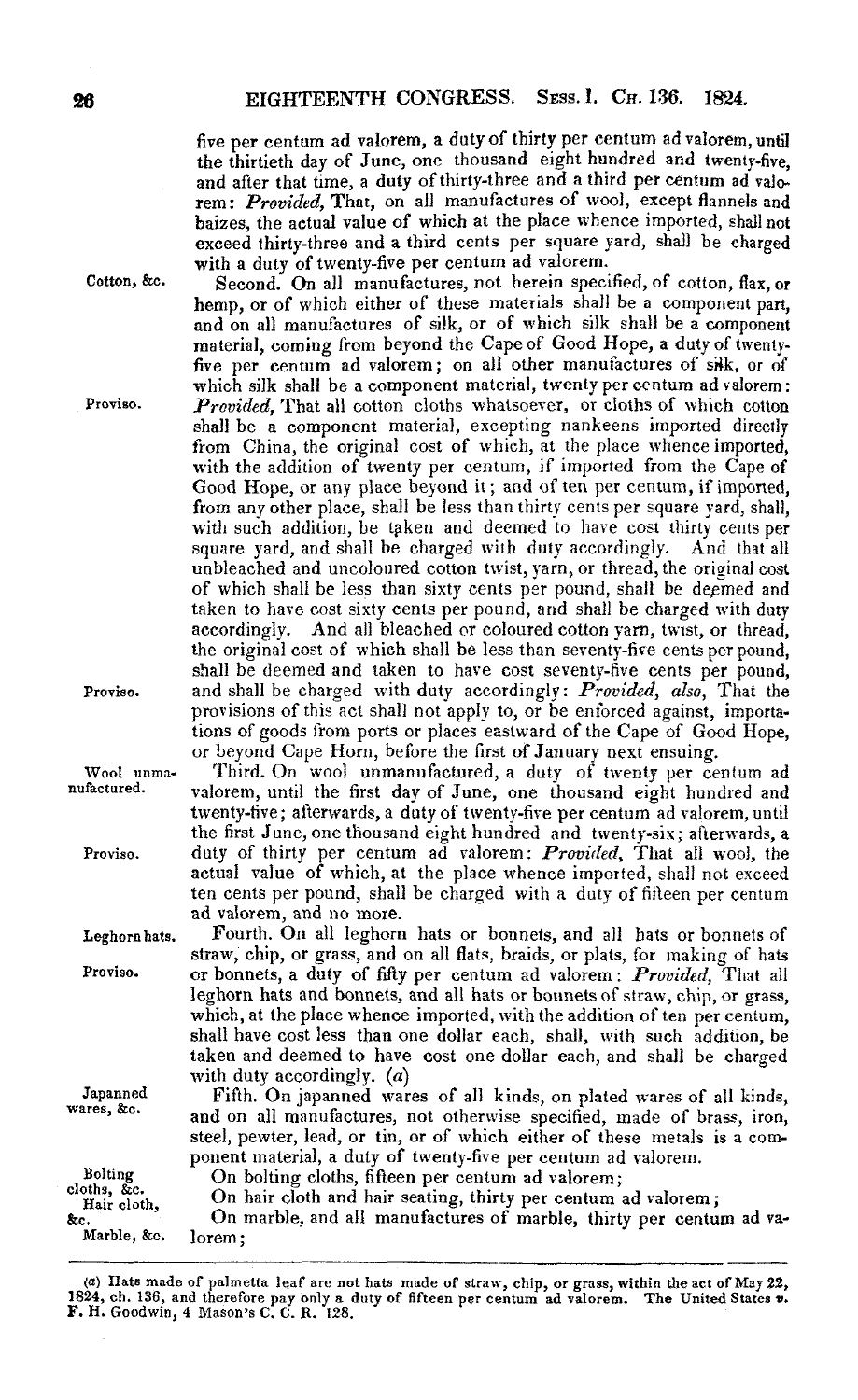On all paper hangings, forty per centum ad valorem; On coach laces, of cotton or other material, thirty-five per centum ad valorem; on all other laces, twelve and a half per centum ad valorem; On lead, in pigs, bars, or sheets, two cents per pound; On leaden shot, three and one half cents per pound; On red or white lead, dry, or ground in oil, four cents per pound; On Brussels, Turkey, and Wilton carpets and carpeting, fifty cents per square yard; On all Venetian and ingrain carpets or carpeting, twenty-five cents per square yard; On all other kinds of carpets and carpeting, of wool, flax, hemp, or cotton, or parts of either, twenty cents per square yard; On oil cloth carpeting, and on oil cloths, of every description, a duty of thirty per centum ad valorem; On all other carpets and carpeting, mats, and floor cloths, made of tow, flags, or any other material, a duty of thirty per centum ad valorem; On hemp, at the rate of thirty-five dollars per ton; On tarred cables and cordage, four cents per pound; On untarred cordage, yarns, twine, pack thread, and seines,five cents per pound; On cotton bagging, three cents and three fourths of a cent per square yard; On iron, in bars or bolts, not manufactured, in whole or in part, by rolling, ninety cents per hundred and twelve pounds; On round iron, or braziers' rods, of three sixteenths to eight sixteenths of an inch diameter, inclusive; and on iron, in nail or spike rods, slit; and on iron, in sheets, and hoop iron; and on iron, slit or rolled, for band-iron, scroll iron, or casement-rods, three cents per pound; On iron spikes, four cents per pound; On iron nails, cut or wrought, five cents per pound; On tacks, brads, and sprigs, not exceeding sixteen ounces to the thousand, five cents per thousand; exceeding sixteen ounces to the thousand, five cents per pound; On iron or steel wire, not exceeding number eighteen, five cents per pound; over number eighteen, nine cents per pound; On square wire, used in the manufacture of stretchers for umbrellas, twelve per centum ad valorem; On anvils and anchors, two cents per pound; On iron cables or chains, or parts thereof, three cents per pound; and no drawback shall be allowed on the exportation of iron cables, or parts thereof; On mill cranks and mill irons, of wrought iron, four cents per pound; **Paper hangings.** Coach laces. **Lead. Leaden shot. Red or white lead.** Brussels, &c. **carpets. Venetian, See. carpets. All otherkinds of carpeting. Oil cloth carpeting,** <sup>S</sup>ec. **All other carpets,** <sup>S</sup>ec. Hemp. Tarred cables. Untarred cordage. **Cotton baggingiron. Round iron.** Iron spikes. Iron nails. Tacks, &c. Iron or steel wire. Square wire. Anvils, &c. Iron cables, Sec. Mill cranks, Sec.

On mill saws, one dollar each;

On blacksmiths' hammers and sledges, two and a half cents per pound; On muskets, one dollar and fifty cents per stand;

On rifles, two dollars and fifty cents each ;

On all other fire arms, and on side arms, thirty per centum ad valorem; On cutting knives, scythes, sickles, and reaping hooks, spades and shovels, of iron or steel, thirty per centum ad valorem;

On screws of iron, weighing twenty-five pounds, or upwards, thirty per centum ad valorem ;

On screws of iron, for wood, called wood-screws, thirty per centum ad valorem;

On vessels of cast iron not otherwise specified, one and a half cents per pound;

On all other castings of iron, not specified, one cent per pound;

On all vessels of copper, thirty-five per centum ad valorem;

On quills, prepared or manufactured, twenty-five per centum ad valorem ;

Mill saws. Blacksmiths' hammers, &c. Muskets. Rides. All other fire arms, &c. Cutting knives,

Screws ofiron.

Sec.

Vessels ofcast iron.

All other castings of iron. All vessels of copper. Qui'ls.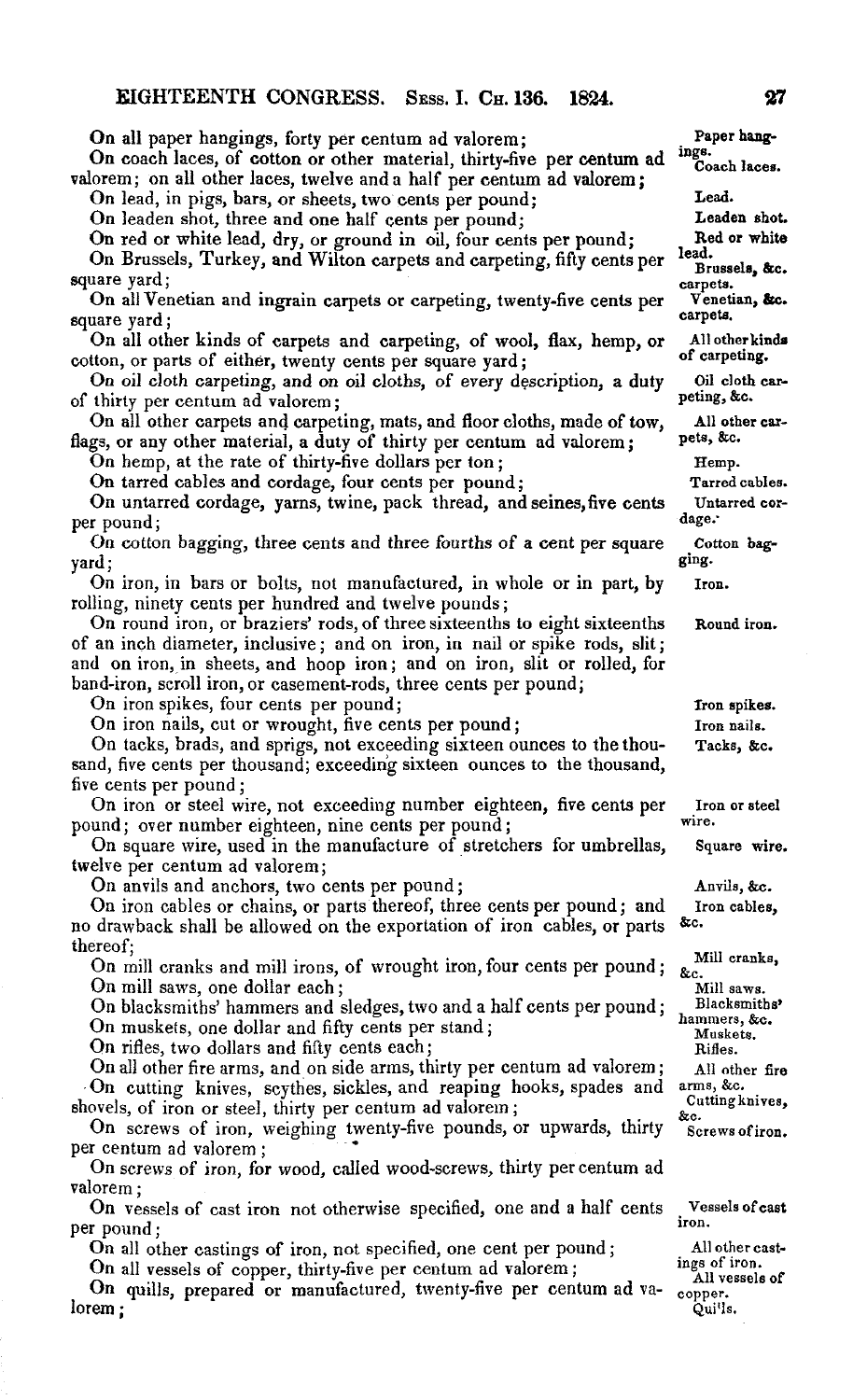| Slates, &c.                  | On slates and tiles, for building, twenty-five per centum ad valorem;     |
|------------------------------|---------------------------------------------------------------------------|
| Black lead                   | On black lead pencils, forty per centum ad valorem;                       |
| pencils.                     | On tallow candles, five cents per pound;                                  |
| Tallow can-<br>dles.         | On spermaceti candles, eight cents per pound;                             |
| Sperm candles.               | On soap, four cents per pound;                                            |
| Soap.                        | On lard, three cents per pound;                                           |
| Lard.                        | On wheat, twenty-five cents per bushel;                                   |
| Wheat.<br>Oats.              | On oats, ten cents per bushel;                                            |
| Wheat flour.                 | On wheat flour, fifty cents per hundred weight;                           |
| Potatoes.                    | On potatoes, ten cents per bushel;                                        |
| Coal.                        | On coal, six cents per heaped bushel;                                     |
| Corks.                       | On corks, twelve cents per pound;                                         |
|                              | On prunelle, and other shoes or slippers of stuff or nankeen, twenty-five |
| Prunelle and<br>other shoes. |                                                                           |
|                              | cents per pair;                                                           |
| Lace boots,<br>āс.           | On laced boots or bootees, one dollar and fifty cents per pair;           |
| Linseed, &c.                 | On linseed, rape-seed, and hemp-seed oil, twenty-five cents per gallon:   |
| oil.                         | On castor oil, forty cents per gallon;                                    |
| Castor oil, &c.              | On ale, beer, and porter, imported in bottles, twenty cents per gallon;   |
| Ale, &c.                     | imported otherwise than in bottles, fifteen cents per gallon;             |
| Beef, &c.                    | On beef and pork, two cents per pound;                                    |
| Hams, &c.                    | On hams, and other bacon, three cents per pound;                          |
| Butter.                      | On butter, five cents per pound;                                          |
| Vinegar.                     | On vinegar, eight cents per gallon;                                       |
| Alum.                        | On alum, two dollars and fifty cents per hundred weight;                  |
| Refined salt-<br>petre.      | On refined salipetre, three cents per pound;                              |
| Blue vitriol.                | On blue or Roman vitriol, four cents per pound;                           |
| Oil of vitriol.              | On oil of vitriol, three cents per pound;                                 |
| Glauber salts.               | On Glauber salts, two cents per pound;                                    |
| Epsom saits.                 | On Epsom salts, four cents per pound;                                     |
| Camphor.                     | On camphor, crude, eight cents per pound;                                 |
| Refined cam-                 | On camphor, refined, twelve cents per pound;                              |
| phor.                        | On copperas, two dollars per hundred weight;                              |
| Copperas.<br>Cayenne         | On Cayenne pepper, fifteen cents per pound;                               |
| pepper.                      | On ginger, two cents per pound;                                           |
| Ginger.                      | On chocolate, four cents per pound;                                       |
| Chocolate.<br>Currants, &c.  | On currants and figs, three cents per pound;                              |
| Plums, &c.                   | On plums, prunes, Muscatel raisins, and raisins in jars and boxes, four   |
|                              | cents per pound;                                                          |
| All other rai-               | On all other raisins, three cents per pound;                              |
| sins.<br>Window glass.       | On window glass, not above eight inches by ten inches in size, three      |
|                              | dollars per hundred square feet; not above ten inches by twelve inches    |
|                              | in size, three dollars and fifty cents per hundred square feet; and if    |
|                              | above ten inches by twelve inches in size, four dollars per hundred       |
| Proviso.                     | square feet: Provided, That all window glass imported in plates, uncut,   |
|                              | shall be chargeable with the highest rate of duties hereby imposed.       |
| Black glass<br>bottles.      | On black glass bottles, not exceeding the capacity of one quart, two      |
|                              | dollars per groce; on bottles exceeding one quart, and not more than      |
|                              | two quarts, two dollars and fifty cents per groce; over two quarts, and   |
|                              | not exceeding one gallon, three dollars per groce;                        |
| Demijohns.                   | On demijohns, twenty-five cents each;                                     |
| Apothecaries'                | On apothecaries' vials, of the capacity of four ounces, and less, one     |
| vials.                       | dollar per groce; on the same, above four ounces, and not exceeding       |
|                              | eight ounces, one dollar and twenty-five cents per groce;                 |
| All wares of                 | On all wares of cut glass, not specified, three cents per pound, and in   |
| glass.                       | addition thereto, an ad valorem duty of thirty per centum;                |

All other arti-On all other articles of glass, two cents per pound, and, in addition thereto, an ad valorem duty of twenty per centum;

On all books, which the importer shall make it satisfactorily appear to the collector of the port at which the same shall be entered, were printed

 $25^{\circ}$ 

cles of glass. Books;.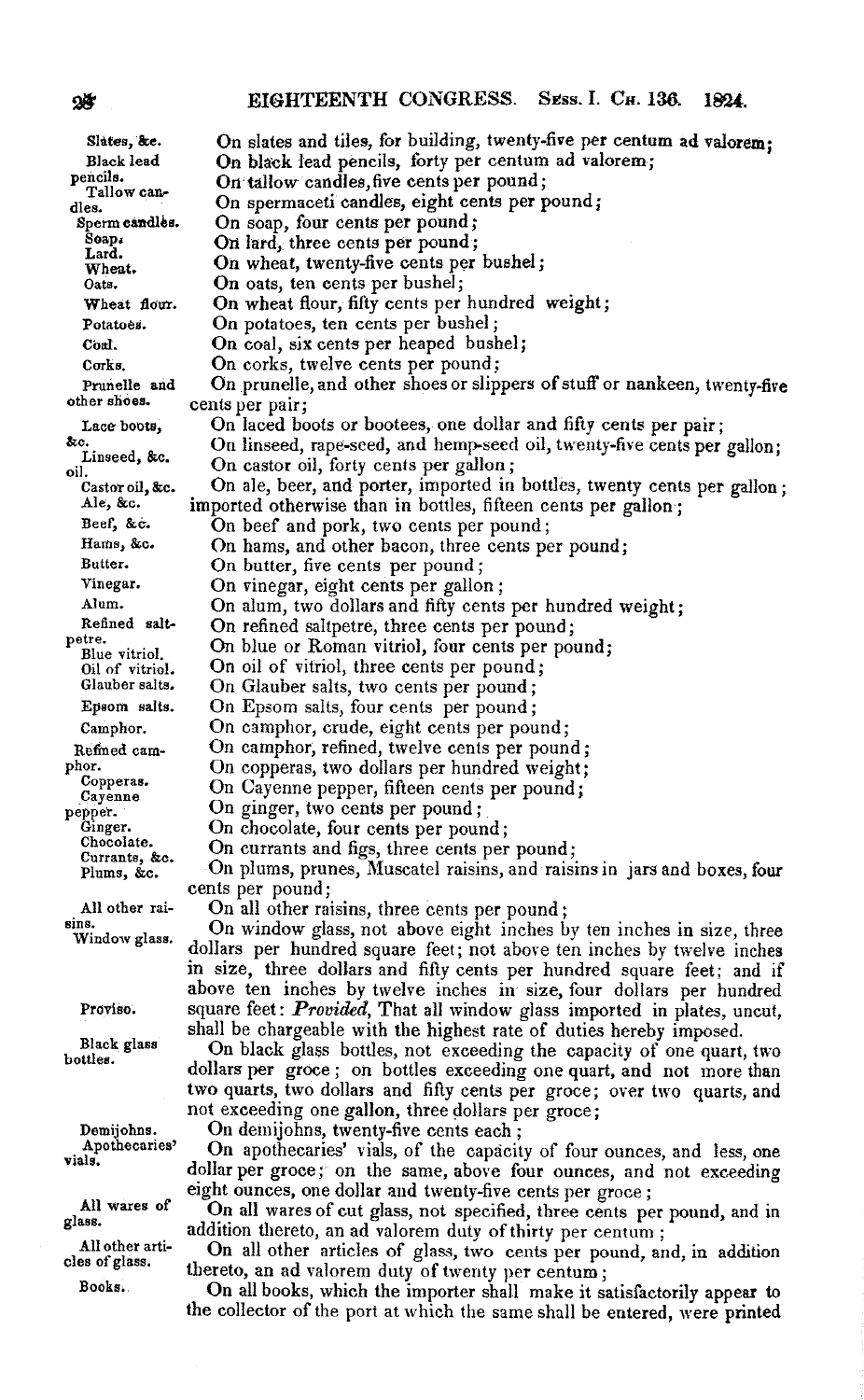previous to the year one thousand seven hundred and seventy-five ; and, also, on all books printed in other languages than English, four cents per volume, except books printed in Latin or Greek; on all books printed in Latin or Greek, when bound, fifteen cents per pound; when not bound, thirteen cents per pound;

On all other books, when bound, thirty cents per pound; when in sheets or boards, twenty-six cents per pound ;

On folio and quarto post paper, of all kinds, twenty cents per pound; On foolscap and all drawing and writing paper, seventeen cents per pound;

On printing, copperplate, and stainers' paper, ten cents per pound; On sheathing paper, binders, and box boards, and wrapping paper, of all kinds, three cents per pound ;

On all other paper, fifteen cents per pound;

A duty of twelve and a half per centum ad valorem on all articles not herein specified, and now paying a duty of seven and a half per centum ad valorem; with the exception of patent adhesive felt, for covering ship's bottoms, which shall be admitted free of duty until June thirtieth, one thousand eight hundred and twenty-six.

Sec. 2. *And be itfurther enacted,* That an addition of ten per centum shall be made to the several rates of duties hereby imposed upon the several articles aforesaid, which, after the said respective limes for the commencement of the duties hereby imposed, shall be imported in ships or vessels, not of the United States; *Provided*, That this addition shall not be applied to articles imported in ships or vessels, not of the United States, entitled by treaty, or by any act of Congress, to be admitted on payment of the same duties that are paid on like articles imported in ships or vessels of the United States.

Sec. 3. *And be it further enacted,* That there shall be allowed a drawback of the duties by this act imposed upon the exportation of any articles that shall have paid the same, within the time, and in the manner, and subject to the provisions and restrictions, prescribed in the fourth section of the act, entitled "An act to regulate the duties on imports and tonnage," passed the twenty-seventh day of April, one thousand eight hundred and sixteen.

Sec. 4. *And be it further enacted,* That the drawback allowed by law on plain silk cloths, shall be allowed, although the said cloths, before the exportation thereof, shall have been coloured, printed, stained, dyed, stamped, or painted, in the United States. But, whenever any such cloths, so imported, shall be intended to be so coloured, printed,stained, dyed, stamped, or painted, and afterwards to be exported from the United States, with privilege of drawback, each package thereof, shall, before the same shall be delivered from the public stores, be opened and examined by an inspector of the customs, and the contents thereof measured or weighed, and the quality thereof ascertained, and a sample of each piece thereof reserved at the custom-house; and a particular account or registry of such examination, describing the number of pieces in each package, their weight or measure, and the samples thereof reserved, shall be entered in the books of the custom-house; and, after such examination, said goods shall be re-packed in the original package, and the said original package shall be marked with a custom-house mark. And whenever any such goods, being thus coloured, printed, stained, dyed, stamped, or painted, shall be entered at the custom-house for exportation and drawback, the same shall be so entered in the original package, marked as aforesaid, and not otherwise, unless the person, so entering the same, shall give satisfactory evidence to the collector or naval officer, or one of them, that such original package has been lost or destroyed by accident; and no such application for drawback shall be made, except on the contents of entire packages; and upon application for such entry

**c2**

Books, when bound.

Folio and quarto post paper. Foolscap, &c. paper. Printing, &c. paper. Sheathing paper, &c. All other paper.

 $12\frac{1}{3}$  cents on all articles not herein specifed.

An addition of ten per centum to be made to the several rates of duties herein imposed. Proviso.

A drawback of the duties imposed by this act, to be allowed, &c. April 27,1816, ch. 107.

Drawback allowed on coloured, &c. silk cloths, &c.